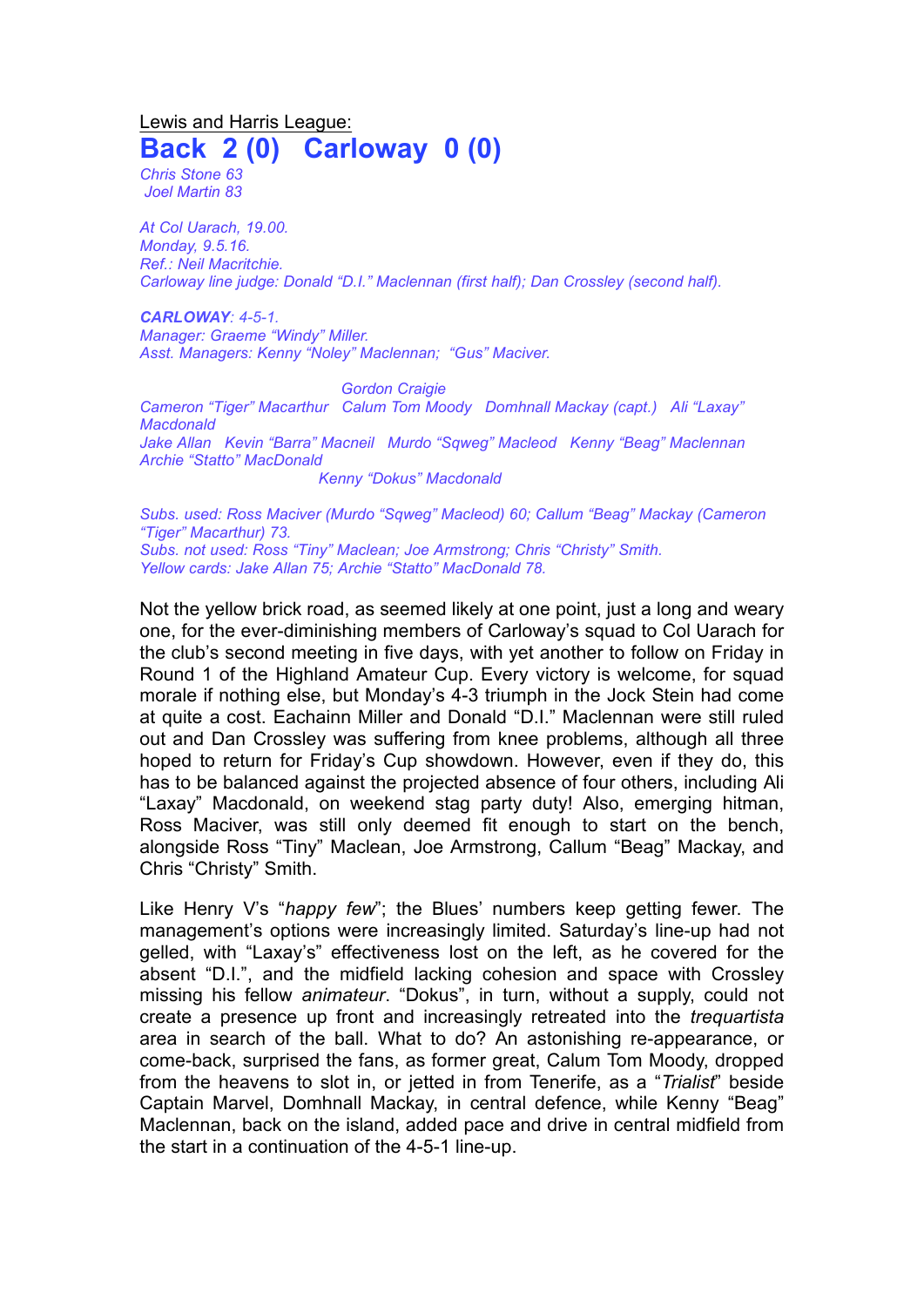Footballing aside, it was an amazing sun-kissed, wind-free evening in Coll, to cap an unbelievably tropical day in Lewis, a temperature of 24.5º being recorded in An Taobh Tuath in Callanish this afternoon. Unfortunately, the football didn't match the weather. From the start, it was clear that both backlines were in control: "Tiger"/Moody/Mackay/"Laxay" and "D.J.Macdonald/Jason Macleod/Ali "Tolsta" Maciver/ Cameron Macdonald, although the latter line was altered later.

Carloway did open brightly, gaining a corner on their right in 3 minutes. A perfect "Dokus" in-swinger was met by "Barra" 10 metres out in the centre, but his header looped a couple of feet over the bar. Three minutes later a "Dokus" free-kick, 20 metres out and to the right, had to be headed away by the near post for another corner. A minute later Stone won a breaking ball in the centre to have a go for Back from 24 metres but his reasonably-paced shot went straight to Craigie. In 9 minutes, another free-kick, this time midway within the Blues' half, on Back's left touch-line, cleared the centre, but was reverse-headed from beyond the far post, square in front of goal. However, the ball came in awkwardly and Macdonald had to stretch back to chop it forward from 10 metres and did not trouble "Van Der Sar".

It was end-to end stuff but frenetic and broken, energy-driven rather than controlled, and chances, though frequent for both teams, edgy and unclear. Free-kicks were frequent. "Dokus's" snap shot from 22 metres almost surprised Maciver but slipped a metre outside his right-hand post. In 17 minutes the best Bacach opportunity so far arrived, when Stone had time in the centre, 20 metres, to measure his right-foot attempt but it struck the feet of Macdonald inside the box in front of him and as the ball ran forward, he whacked it first-time but the ball went straight upwards. Five minutes later, yet another Back free-kick, this time by Stone, 20 metres out in the centre, hit the wall, was whipped back in, then led to a melée on the Carloway penalty spot, before being booted downfield.

In 29 minutes the chance of the half arrived, when Carloway finally cohered, leading to a glorious Kenny "Beag" breaker straight forward from the centreline, between Mcleod and Macdonald, to send "Dokus" free to race forward to win the ball, then tap it to the diving keeper's right. However, as he swung early with his left foot to send the ball into the vacant net, he lost his balance and almost fell, and only half-hit the ball, and "Tolsta" managed to catch the trickling ball and clear. Five minutes later another chance went begging, when Allan broke through the centre towards the left bye-line, then somehow managed, under pressure, to whip a waist-high ball across goal, but 10 metres out by the far post, Kenny "Beag" couldn't handle the mid-height of the ball, and knocked it past Maciver's left-hand post.

The final "possible" chance also fell to the young midfielder in 36 minutes when a neat right-foot slip from "Dokus" in the centre circle allowed him to charge forward, but his powerful drive form the edge of the box was high and wide to the right of the Bacach goal.

## **Half-time: Back 0 Carloway 0**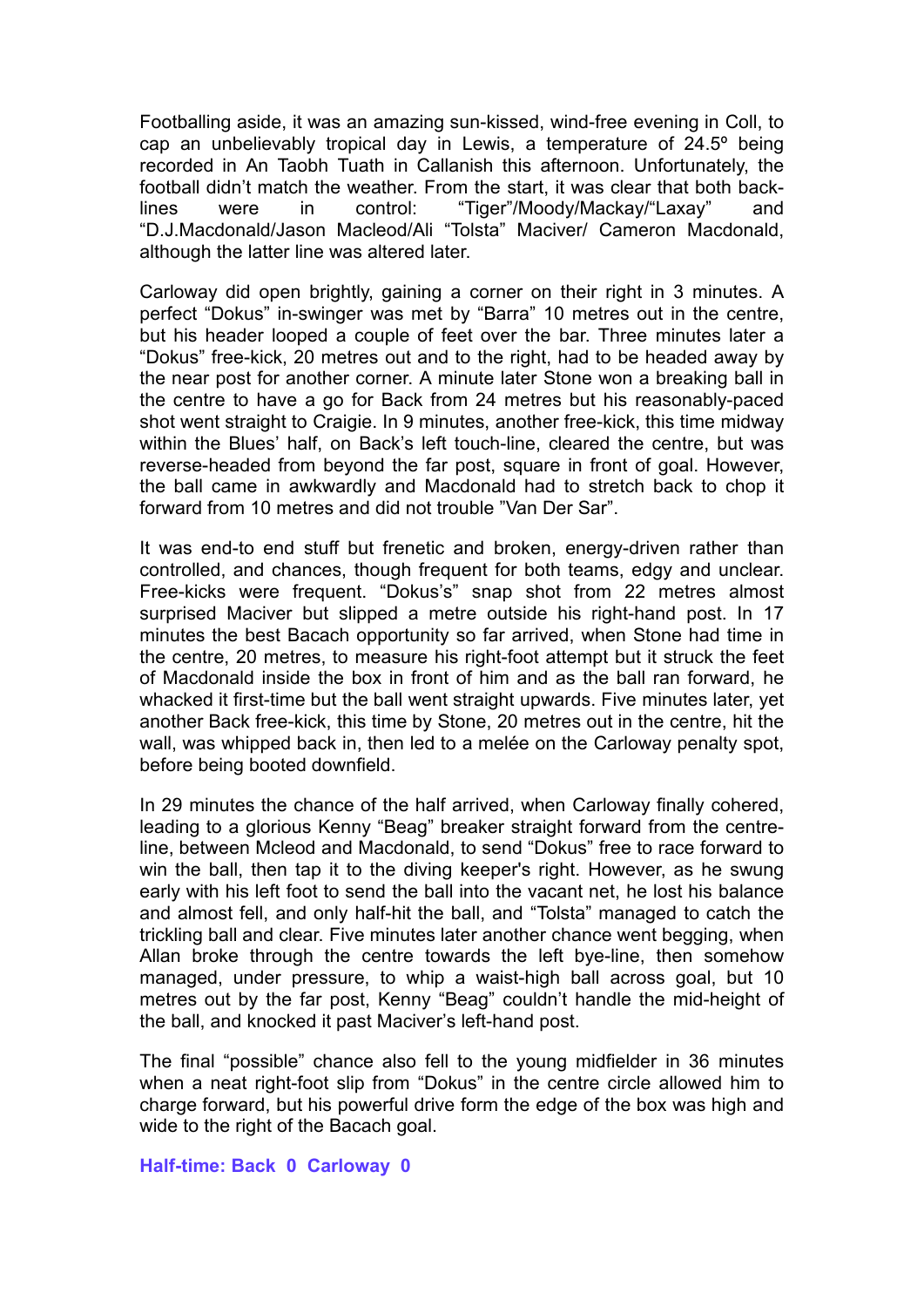There had been a wealth of strong, committed play - at times, the action had been high-speed, brutal, and all-for-nothing - but the "nice touches", thought, creativity, and neatly constructed moves had been rare. The defences had dominated; both midfields had struggled to cohere, though individual performances had been notable. Both sides lacked a *mediocentro*; a central organizer, an *animateur*, or both, though Chris Stone, "D.J." later, had tried to fulfil this role. The pace obviated "Sqweg's" candidacy for this role, while Mackay was too far back, or "Dokus" too far forward to slot completely into this job description. Crossley, Miller, and Chris Macleod were sorely missed.

In 49 minutes Back almost broke the deadlock when Stuart Macdonald was sent behind "Tiger" down the left. Midway within the Carloway half, he delivered a high, intelligent diagonal across the face of the goal but the arriving Martin did not read the flight of the ball carefully and it spun away at high speed a couple of metres outside Craigie's left-hand post.

The arrival of Maciver on the hour to inject pace and strike-power up front was eclipsed by an unexpected opener at the other end within five minutes. A Bacach free-kick, just inside the Carloway half, towards Back's right touchline, came though the assembled multitude in the centre towards the far post. Stone reacted athletically and leapt upwards to click it high into the net with his right-foot from 10 metres (**1-0**).

The Blues' work-rate, and pressure, switched up a gear or two, but as Back's defences closed ranks, they simply could not find a break in the wall. Indeed, the chances for Back increased as na Gormaich committed forward, with "Windy" biting the bullet and sending on Callum "Beag" for "Tiger". The openings could still not be created. In 71 minutes another Back free-kick, midway within the Blues' half, towards their right, had been hit high, but in 83 minutes the tie was settled. Another break saw a high swinging clearance being controlled by Louis Macdonald on the Bacach left, midway within the Blues' half. He turned sharply to his left and made the bye-line, then cut back across goal for Martin, coming in unmarked towards the right of goal, to sidefoot home from 10 metres (**2-0**).

It was an object lesson for Carloway in how straightforwardly simple it is to create and score a goal. A minute later Kenny "Beag" seized on a breaking ball inside the Back half, on the left, but his strong right-footer, from 30 metres, whipped a couple of feet over Maciver's left-hand bar. In added-on time, Moody, now operating mainly in central midfield, slipped the ball forward and through for "Dokus", coming into the box on the left. As the defender came at him from his left, he neatly side-stepped him to his right, and then slotted a right-footer to Michael Maciver's right, but the keeper read him and got down smartly to his right to smother the ball.

## **Full-time: Back 2 (0) Carloway 0 (0)**

The dearth of real chances created by the Blues tonight suggests that they might still be playing at the moment and still would not have scored. Again, the back-line performed admirably, even though lack of fitness might have